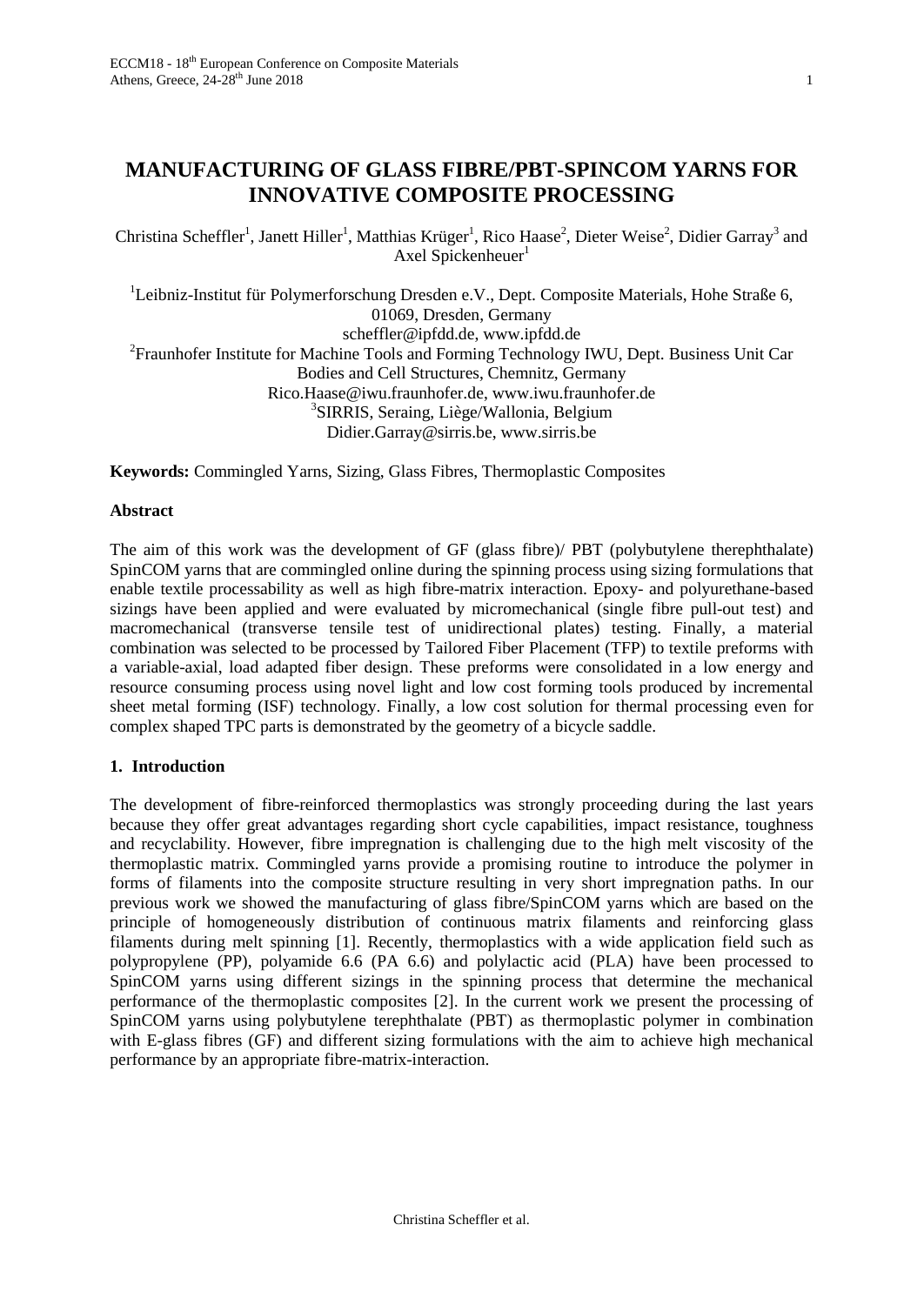## **2. Experimental**

## **2.1 Processing of SpinCom yarns**

In contrast to other commingling techniques the SpinCOM yarns are produced by parallel spinning of glass and polymer filaments and commingling while passing the sizing applicator roll [\(Figure 1\)](#page-1-0). Advantageously, the filament distribution homogeneity is reasonable high since commingling is done at a state where both, matrix and glass fibre yarns do not posses pronounced fibre integrity. The SpinCOM yarn integrity is later on achieved by applying a sizing. The mechanical load on the yarn during commingling is negligible low as compared to air jet texturing. Neither glass fibres are broken nor polymer fibres are stretched which results in high yarn strength and avoids thermal shrinkage during consolidation. Different sizings were applied during the fibre spinning as shown in [Table 1,](#page-2-0) containing a silane and a film former that are compatible to PBT.

Two kinds of PBT filaments are produced with different melt volume rates (MVR) out of raw materials from two commercial suppliers: PBT1 with  $MVR = 46$  cm<sup>3</sup>/10 min and a molecular weight of  $M_w = 55,700$  g/mol as well as PBT2 with MVR = 19 cm<sup>3</sup>/10 min (for both: 250 °C; 2.16 kg) and  $M_w$  = 75 600 g/mol. The optimized processing conditions for a homogeneous mix of the GF and PBT filament arrays has been established after comparing different technological routes including the adaption of the spinning velocity and the use of applicable nozzles for the PBT spinning. The melt temperatures of GF and PBT are 1200 °C and 260 °C, respectively. The cooling behavior of the filaments controlled by the processing speed is crucial to determine the fiber diameter as well as the commingling and the winding process. PBT and glass filaments were spun at a speed of approximately 700 m/min with fiber volume fraction of 50 % and a fineness of about 160 tex. The cross sections of GF filaments show diameters of 16  $\mu$ m and PBT filaments of 25  $\mu$ m according to these processing conditions.



<span id="page-1-0"></span>**Figure 1**. Schematic drawing of the manufacturing of glass fibre/PBT-SpinCOM yarns.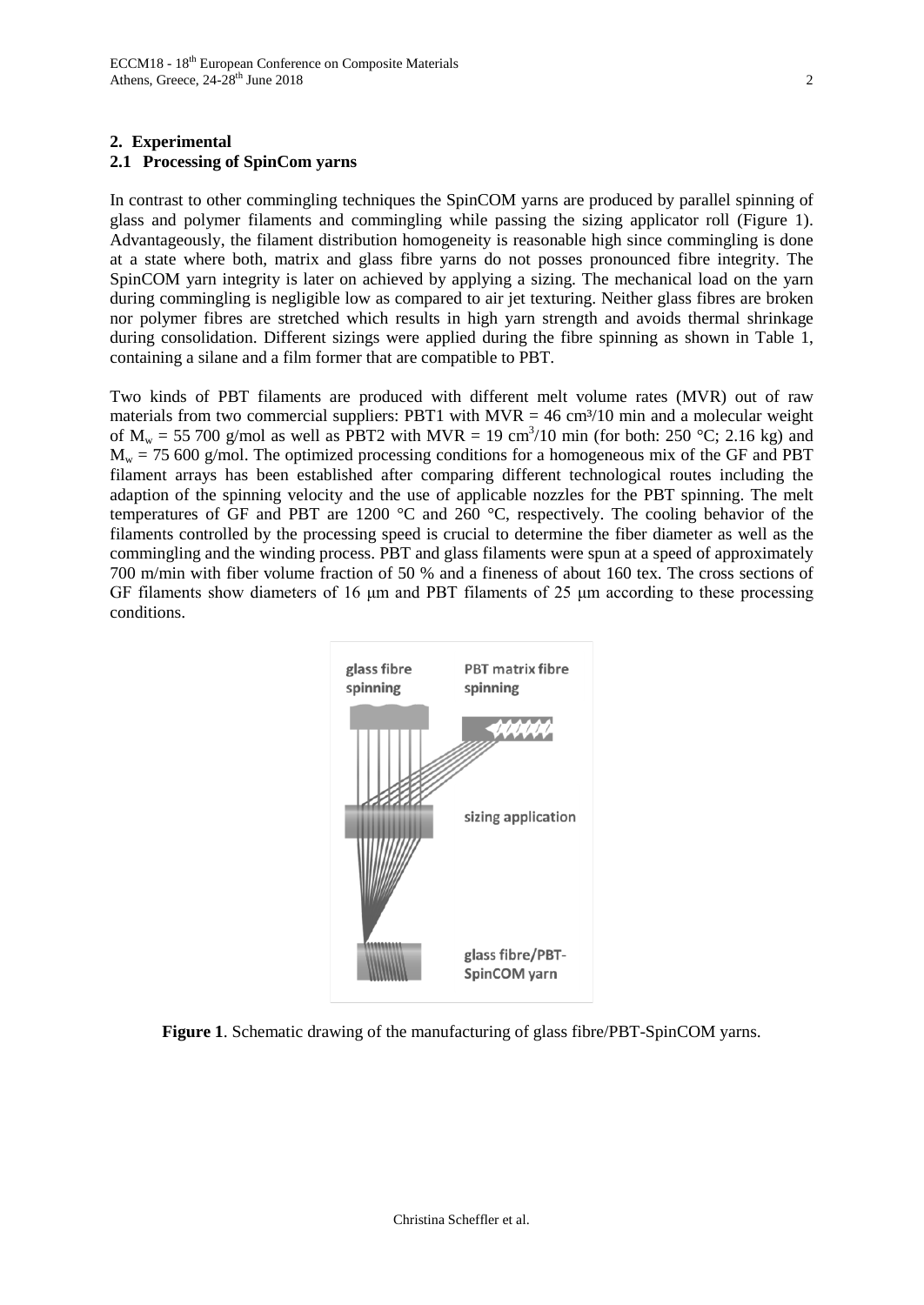<span id="page-2-0"></span>

| Sizing         | Sizing formulation                                                       | Matrix<br>Polymer | Mechanical properties<br>determined by |                              |
|----------------|--------------------------------------------------------------------------|-------------------|----------------------------------------|------------------------------|
|                |                                                                          |                   | UD-<br>composite                       | Single<br>Fibre Pull-<br>Out |
| V <sub>1</sub> | 3-glycidoxypropyltrimethoxysilane,<br>phenoxy film former                | PBT <sub>1</sub>  | X                                      |                              |
| V <sub>3</sub> | 3-aminopropyltriethoxysilane,<br>polyurethane film former                | PBT <sub>2</sub>  |                                        | X                            |
| V4             | 3-aminopropyltriethoxysilane,<br>epoxy film former 2                     | PBT1/PBT2         | X                                      | X                            |
| $V6-3$         | 3-glycidoxypropyltrimethoxysilane,<br>epoxy film former 3 (low content)  | PBT <sub>2</sub>  | X                                      |                              |
| $V6-5$         | 3-glycidoxypropyltrimethoxysilane,<br>epoxy film former 3 (high content) | PBT1/PBT2         | X                                      |                              |
| unsized1       | none                                                                     | PRT <sub>1</sub>  | X                                      |                              |
| unsized2       | none                                                                     | PBT <sub>2</sub>  | X                                      |                              |

# **Table 1.** Sizing formulations applied during GF/PBT-SpinCOM yarn processing.

# **2.2 Composite Manufacturing and Transverse Tensile Test**

Filament winding of the SpinCOM yarns followed by isothermal compression moulding was used to manufacture unidirectional (UD) composites. The fiber volume fraction of the composites ranged from 49.7 % (V6-3/PBT2) to 56.8 % (V6-5/PBT2). The processing parameters were varied in terms of time, temperature and pressure to optimize the consolidation and achieve low void contents. Samples for the transverse tensile test were cut out of the composites and tested in accordance to DIN EN ISO 527-5.

#### **2.1. Preparation and Testing of Single Fibre Model Composites**

The interfacial adhesion strength was evaluated by single fiber pull out (SFPO) test [\[3\]\[4\].](#page-7-2) Using an embedding equipment designed and constructed at IPF Dresden, the model micro-composites were prepared by accurately embedding one end of the single fiber in the matrix perpendicularly with a preselected embedding length l<sub>e</sub> (target l<sub>e</sub> = 150 µm) and an embedding temperature of 265 °C at controlled atmosphere. The pull out test was carried out on a self-made pull-out apparatus with force accuracy of 1 mN, displacement accuracy of 0.07 μm and a loading rate of 0.01 μm/s at ambient conditions. The force- displacement curves were detected and the resulting embedding length  $l_{e}$  was determined. After testing, the fiber diameter,  $d_f$  was measured by optical microscopy and the fractured surfaces was investigated by scanning electron microscopy (SEM). The interfacial parameters (apparent interfacial shear strength (IFSS) <sup>τ</sup>*app*, local interfacial shear strength <sup>τ</sup>*d*, frictional shear strength  $\tau_f$ , were determined based on maximum force  $F_{max}$  and debonding force  $F_d$  according to our previous work [\[5\].](#page-7-3) Each fiber/matrix combination (GF with sizing V3 and V4 in PBT2) was evaluated in about 15-20 single tests.

# **3. Results and Discussion**

After spinning the SpinCOM yarn bobbins the behavior during the textile processing was evaluated by the extent of fuzz formation during winding, which is highly depending on the sizing formulation and is of great importance for further processing in TFP. [Figure 2](#page-3-0) shows that sizing V1 leads to damage and yarn splicing during winding. In contrast, yarns with sizing V4/PBT2 reveal good textile processability.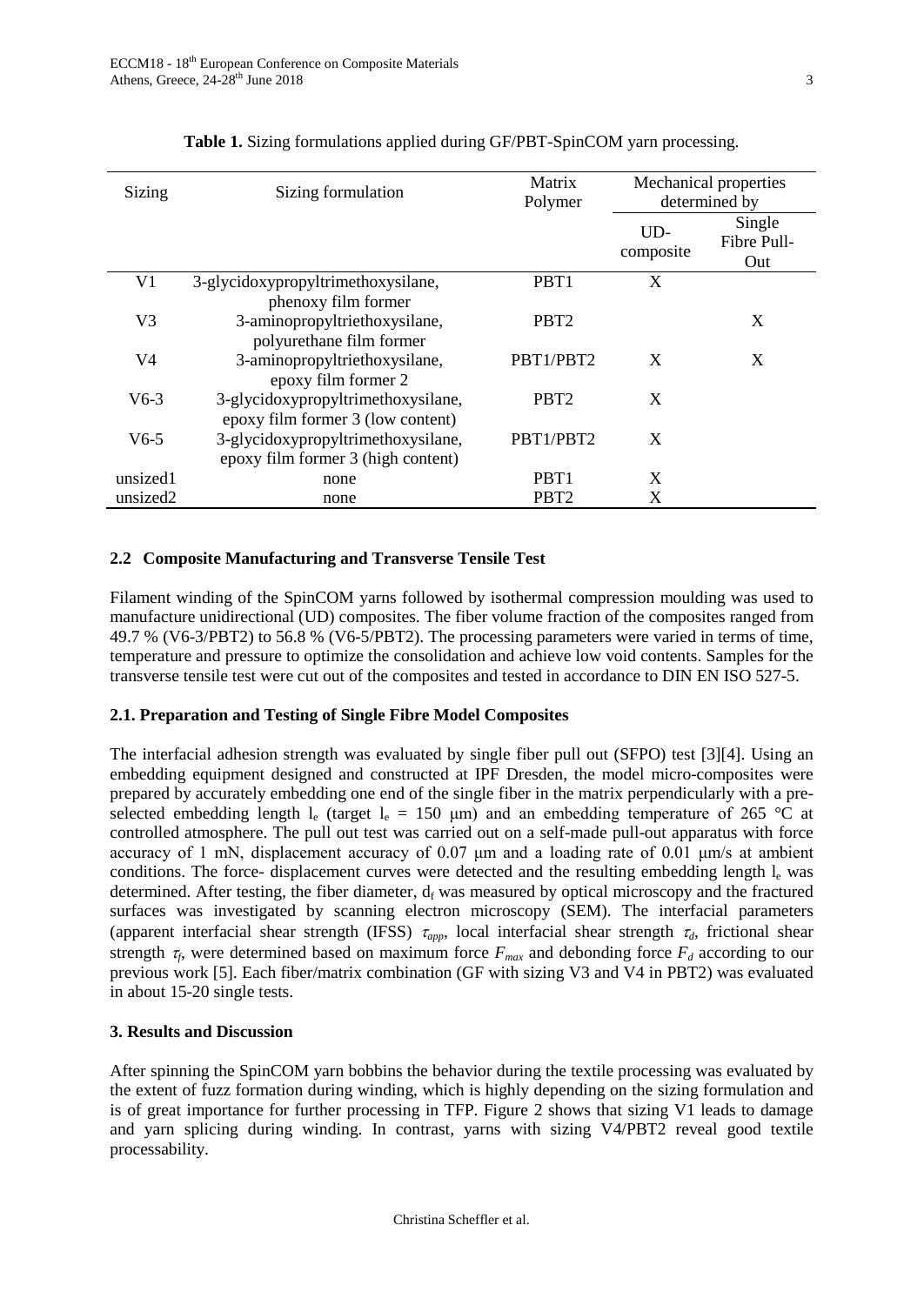Besides the bobbin quality, PBT2 was also found to lead to a higher level of the mechanical properties in the transverse tensile test [\(Figure 3\)](#page-3-1). Also in the results of the composites made of SpinCOM yarns without sizing a strongly reduced standard deviation was found. For both PBT polymers, composites with the sizing formulations based on epoxy film formers achieved the highest transverse tensile strength indicating a high fiber-matrix-interaction.



<span id="page-3-0"></span>**Figure 2**. Comparison of SpinCOM yarn fuzz/friction properties depending on the sizing formulation (matrix filaments: PBT2)



<span id="page-3-1"></span>**Figure 3**. Transverse tensile strength of unidirectional GF/PBT composites depending on sizing formulation and PBT polymer.

Christina Scheffler et al.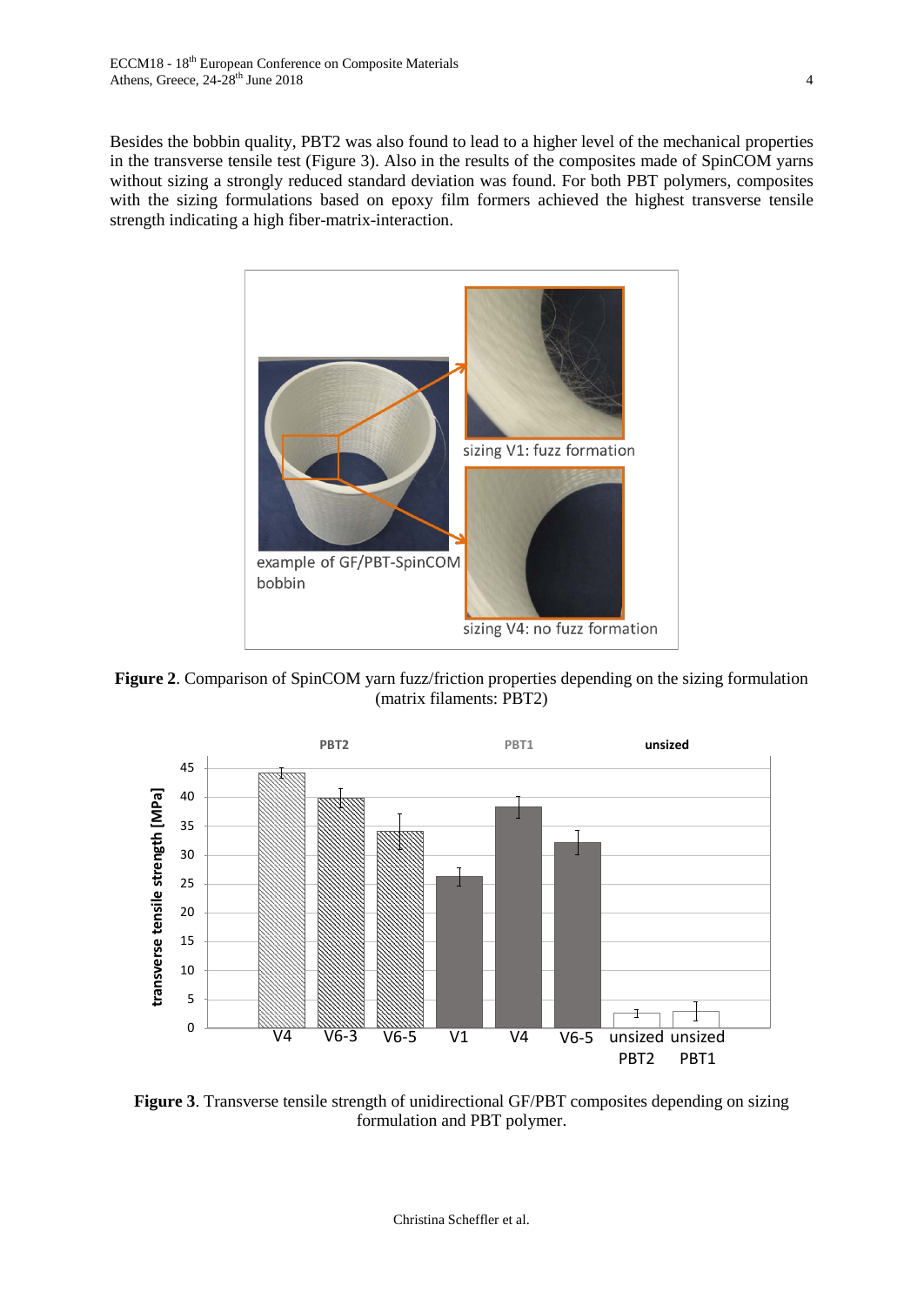The polyurethane based sizing V3 did not allow the manufacturing of UD-composites because of insufficient quality during winding. However, to enable the comparision of the interfacial shear strenght of polyurethane- and epoxy-based film formers micromechanical characterization by SFPO was applied. As already observed during UD-composite testing sizing V4 leads to good interfacial adhesion. Compared to model composites with sizing V3 the interfacial parameters of specimens with sizing V4 also increased [\(Table 2\)](#page-4-0), whereby also the frictional shear strength  $\tau_f$  was found to be enhanced. As shown by SEM-images [\(Figure 4\)](#page-4-1) the crack path during pull-out was close to the fibre surface for specimens with sizing  $\overline{V}3$ . In the case of sizing  $\overline{V}4$  a deformation of matrix-residuals on the fibre surface was observed indicating good fibre-matrix interaction, but also a more tough failure behavior. Furthermore, the remaining matrix on the surface leads to mechanical interlocking after debonding explaining the increase of <sup>τ</sup>*f*.

<span id="page-4-0"></span>

| $\tau_{app}$<br>(MPa) | $\tau_d$<br>(MPa) | $\tau_{\scriptscriptstyle f}$<br>(MPa) |
|-----------------------|-------------------|----------------------------------------|
| $27.6 + 11.1$         | $52.4 + 19.4$     | $4.9 + 2.4$<br>$6.3 \pm 3.2$           |
|                       | $34.7 + 13.2$     | $66.5 \pm 24.8$                        |

**Table 2.** Interfacial parameters determined by SFPO test



<span id="page-4-1"></span>**Figure 4.** Comparison of fractured surfaces of glass fibres with a) polyurethane-based sizing V3 and b) epoxy-based sizing V4 after being pulled out of matrix PBT2 during SFPO test.

## **3. Design and processing of 3D thermoplastic composites 3.1. Optimization of 3D shaped variable-axial composites made by TFP**

Do validate the processing of the SpinCOM yarn for textile preforms the Tailored Fiber Placement (TFP) technology was applied [\[7\].](#page-7-4) The principle of placing and fixing fibers with help of the TFP process is shown in [Figure 5](#page-5-0) a). As demonstration part a saddle geometry was chosen. The 3D model and the thereof derived finite element base mesh of the saddle geometry are shown in [Figure 5](#page-5-0) b). With help of the software tool *AOPS*, which was recently developed at IPF Dresden for the design of variable-axial composites, the 3D finite element mesh was flattened into a 2D domain [\(Figure 5](#page-5-0) c)).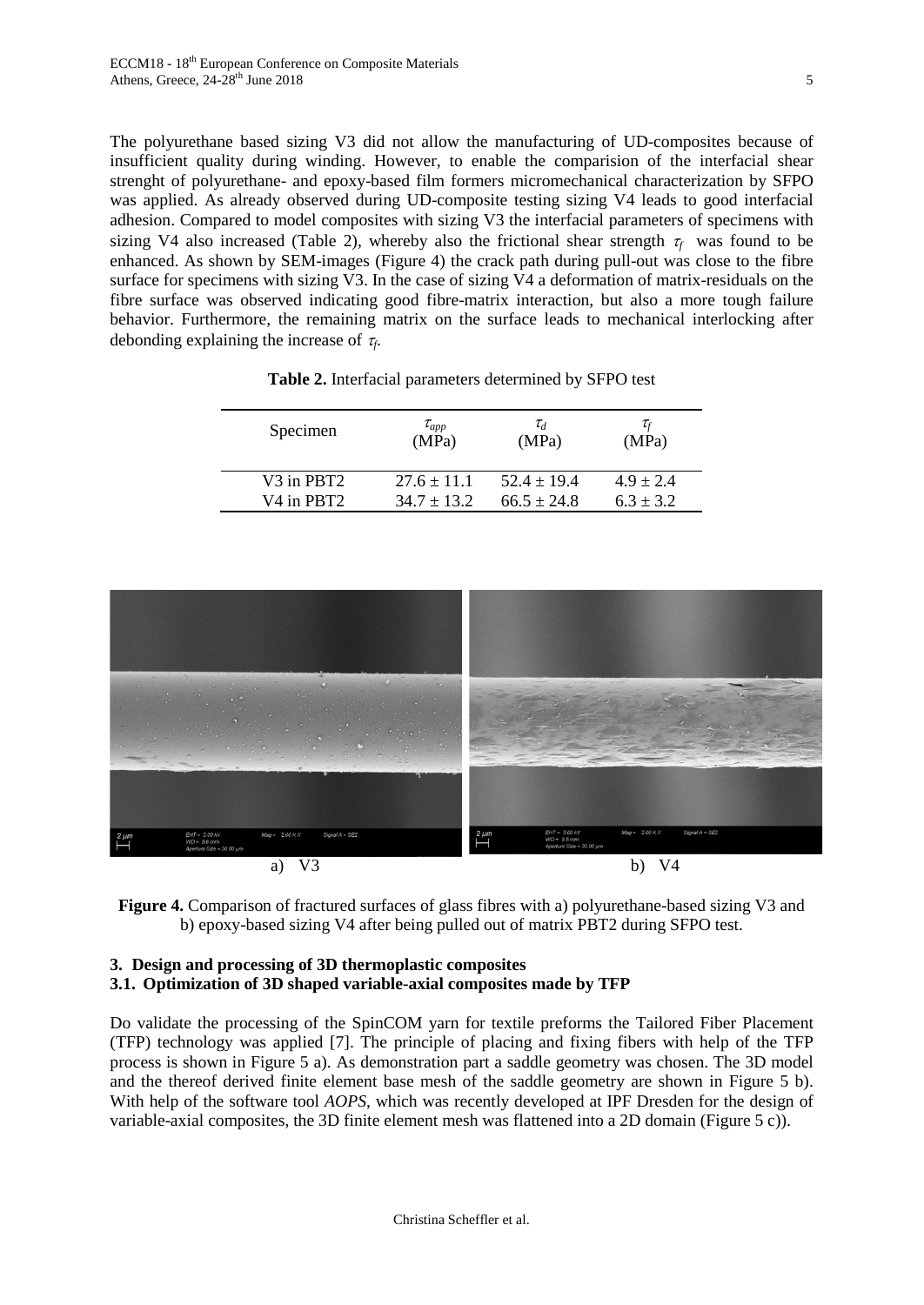ECCM18 - 18<sup>th</sup> European Conference on Composite Materials Athens, Greece,  $24-28$ <sup>th</sup> June 2018 6



<span id="page-5-0"></span>**Figure 5.** a) Principle of the Tailored Fiber Placement process, b) 3D geometry and derived plane finite element mesh of chose saddle part and c) geometrical flattened shape

The resulting flat geometry was exported into the 2D-CAD format "DXF" and used as base shape to generate the TFP fiber pattern. This pattern, as shown in [Figure 6](#page-5-1) a), consists of two layers (red and blue). In a final step the initial generated base mesh was overlaid with this fiber path pattern. With help of *AOPS* tool a reverse transformation of the 2D pattern with locally derived element thicknesses and element orientations to a 3D finite element model was carried out [\[6\].](#page-7-5) With help of the so created finite element model with its highly complex anisotropic characteristics a numerical analysis can be carried out and a purposeful adaptation of the TFP pattern design can be realized.



<span id="page-5-1"></span>**Figure 6.** a) TFP path pattern and b) derived 3D finite element model with adapted element thicknesses and element coordinate systems according to the two layers of the TFP pattern

## **3.2. TPC consolidation molds made by incremental sheet metal forming**

The aim of the incremental sheet forming (ISF) process is to generate a lightweight consolidation mold. The shape of the intended mold is formed by a sequence of kinematic movements of a trivial forming element [\(Figure 7\)](#page-6-0). Thus, the geometry is not defined by the shape of the tool itself but moreover by the kinematic sequence of the tooling along the forming path.

An initial CAD data set was achieved by an optic 3D scan of a commercial saddle. Therefore, the functional surface is convex and the corresponding mold face needs to be concave. To avoid surface defects on the contact side of the mold, the shell was formed from the backside, which is convex again. This layout implies a partial support die. To ensure a minimum resource impact, this die was milled from a wooden block. On the final component, nearly perpendicular wall angles could be achieved. Different flange lengths were generated by a trimming process. This should enable a complete vacuum bagging solution (short flange) or a one-sided approach by application of a sealing on the elongated flange as an alternative. During the trimming operation, no distortion or twist of the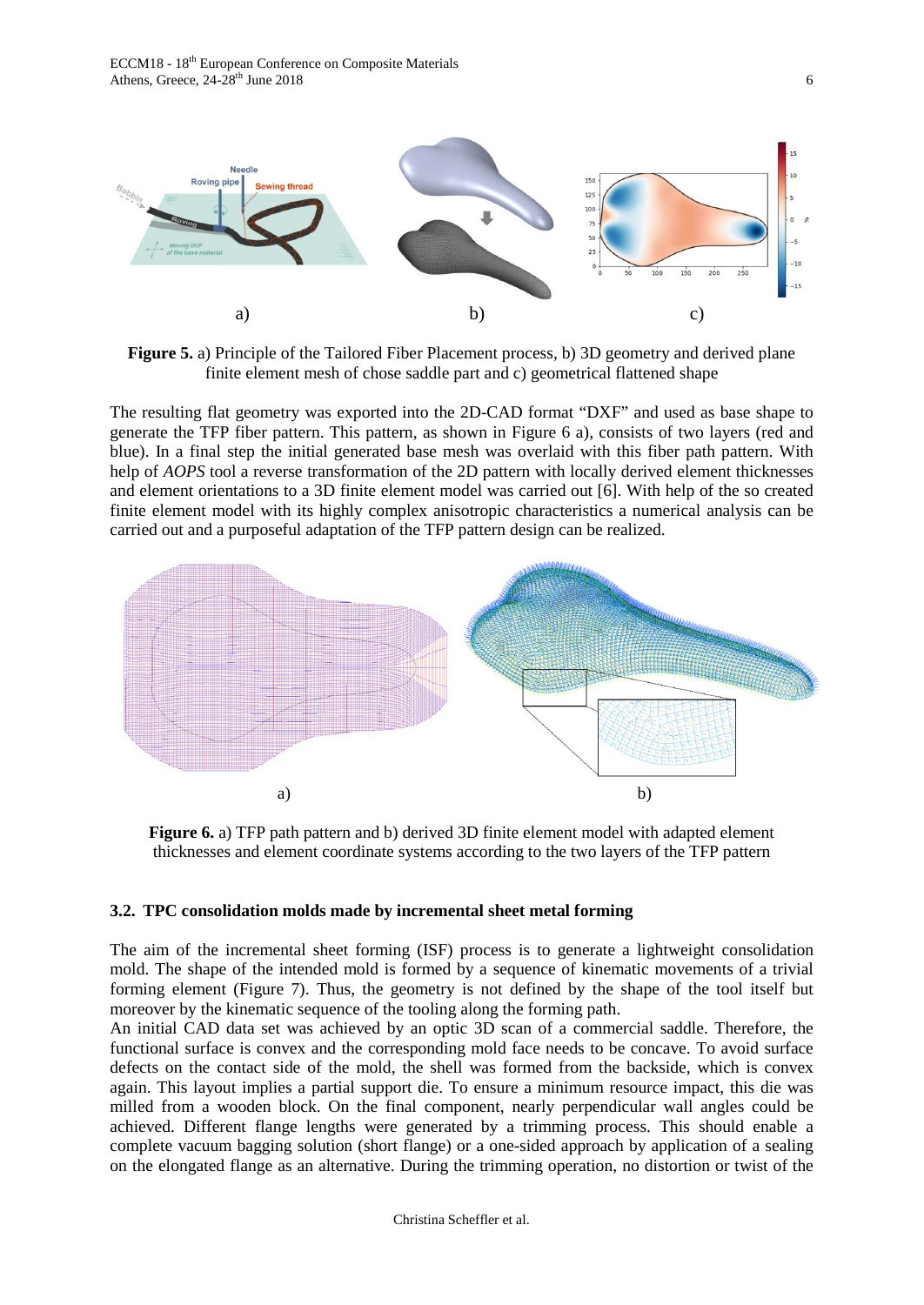shell could be observed. Due to the double-curved surface, the shell does provide a good stiffness, stability and shape integrity.



**Figure 7.** Process chain of 3D composite manufacturing using SpinCOM yarns.

## <span id="page-6-0"></span>**3.3. Vacuum bag based consolidation of hybrid yarn based preforms**

The use of technical polymers such as PBT, PC, PPS or even PEEK require high processing temperatures that could be provided by an autoclave available at SIRRIS allowing processing temperatures up to 400 °C. Concerning the TFP technology, it has to be assumed that it is starting from a 2D architecture of a unique yarn to be developed during the consolidation phase in a 3D structure. So the use of an extra support is required for the handling and the cohesion of the yarn into the layer definition. Because of the support is closely linked to the reinforcement structure, it will remain present into the final part. Then it is needed to use a substrate material that is strong enough to support the TFP preform during its creation, to be manipulated between the different processing units. It also needs to be flexible enough to follow the 3D shape without causing extra complications in terms of wrinkle creation and finally that is compatible with the matrix of the TP composite. Currently proposed solutions are a glass woven fabric, a glass fleece and a PA based film. The first results of the via autoclave technology consolidated TPC saddle made of TFP preforms (stitched on PA based films) and GF/PBT2 SpinCom yarn is shown in [Figure 7](#page-6-0) (right) together with its corresponding ISF made mold. For the consolidation process a temperature of 235 °C and an additional pressure of 2 bar were applied. The red net-shaped surface results from a red colored commercial PBT stitching yarn, which was applied at the TFP process for roving fixation.

# **3. Conclusions**

Summarizing the results of UD-composite and SFPO testing it can be stated that epoxy-based sizings have been shown to be an appropriate basis for further development of GF/PBT SpinCOM yarns. The combination of sizing-adapted SpinCOM yarn with the TFP technology allows high quality thermoplastic composites with precision placement and efficient material usage for preform production. Incremental sheet metal forming was applied to generate complex 3D shaped tools for thermoplastic composite consolidation; the consolidation process was carried out with help of a high temperature autoclave. Finally, the TPC consolidation process will be developed towards an out-ofautoclave manufacturing. Therefor vacuum bag technology with heated and easy to handle molds will be investigated in order to increase further cost-efficiency and energy saving as a novel strategy to design and produce composite structures with superior performance for lightweight applications.